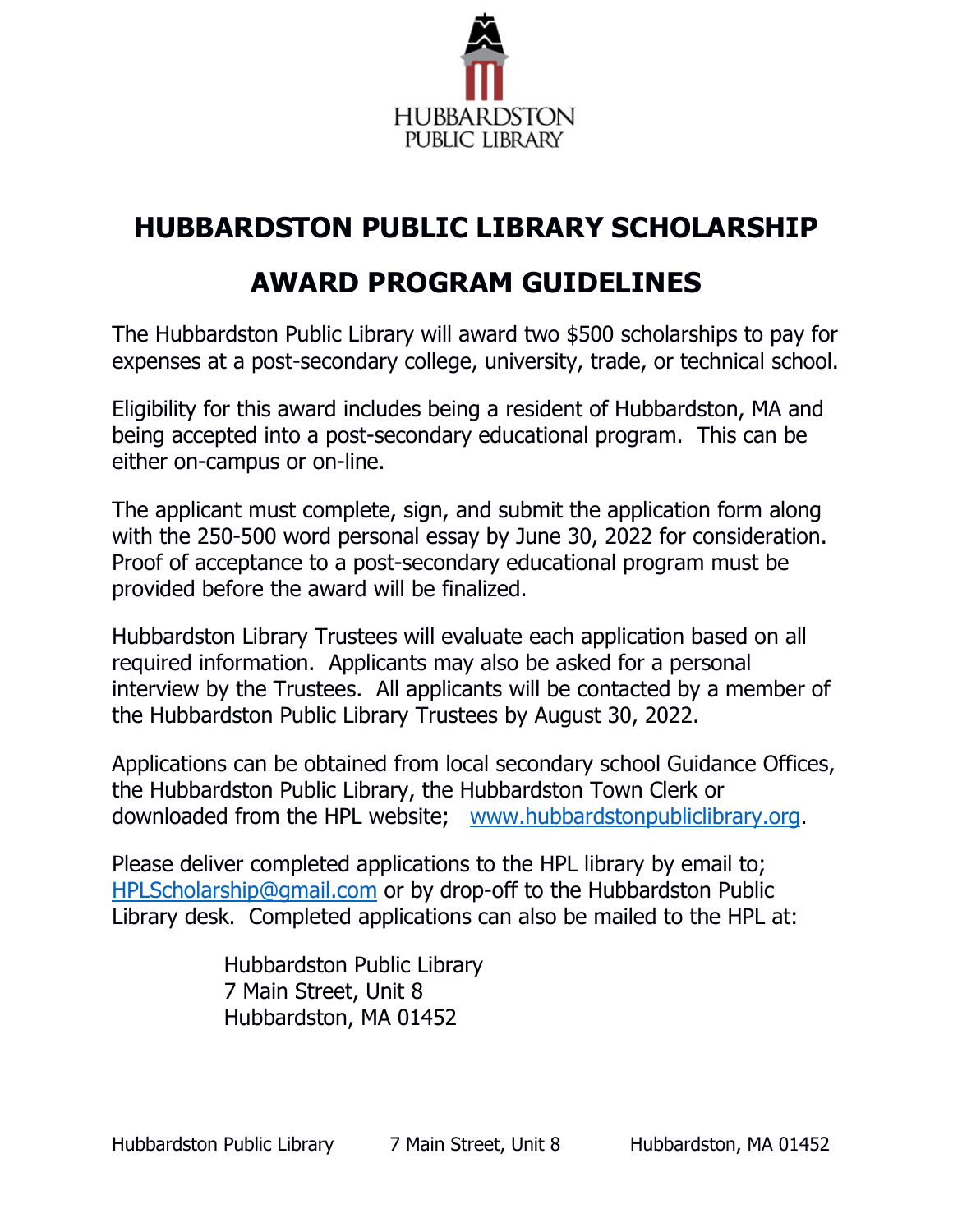

### **HUBBARDSTON PUBLIC LIBRARY SCHOLARSHIP**

## **APPLICATION**

**ALL INFORMATION MUST BE FILLED OUT COMPLETELY. PLEASE TYPE OR PRINT CLEARLY. APPLICATIONS MUST BE RECEIVED OR POSTMARKED BY JUNE 30, 2022.**

#### **APPLICANT DATA:**

|                                                                                  | ,我们也不能在这里的时候,我们也不能在这里的时候,我们也不能会在这里,我们也不能会在这里的时候,我们也不能会在这里的时候,我们也不能会在这里的时候,我们也不能会 |
|----------------------------------------------------------------------------------|----------------------------------------------------------------------------------|
|                                                                                  |                                                                                  |
|                                                                                  |                                                                                  |
| <b>REFERENCE:</b>                                                                |                                                                                  |
|                                                                                  |                                                                                  |
|                                                                                  |                                                                                  |
|                                                                                  |                                                                                  |
|                                                                                  |                                                                                  |
|                                                                                  |                                                                                  |
| <b>EDUCATION DATA:</b>                                                           |                                                                                  |
|                                                                                  |                                                                                  |
| High School Graduation/Anticipated Graduation Date: ____________________________ |                                                                                  |
|                                                                                  |                                                                                  |
| Hubbardston Public Library 7 Main Street, Unit 8 Hubbardston, MA 01452           |                                                                                  |